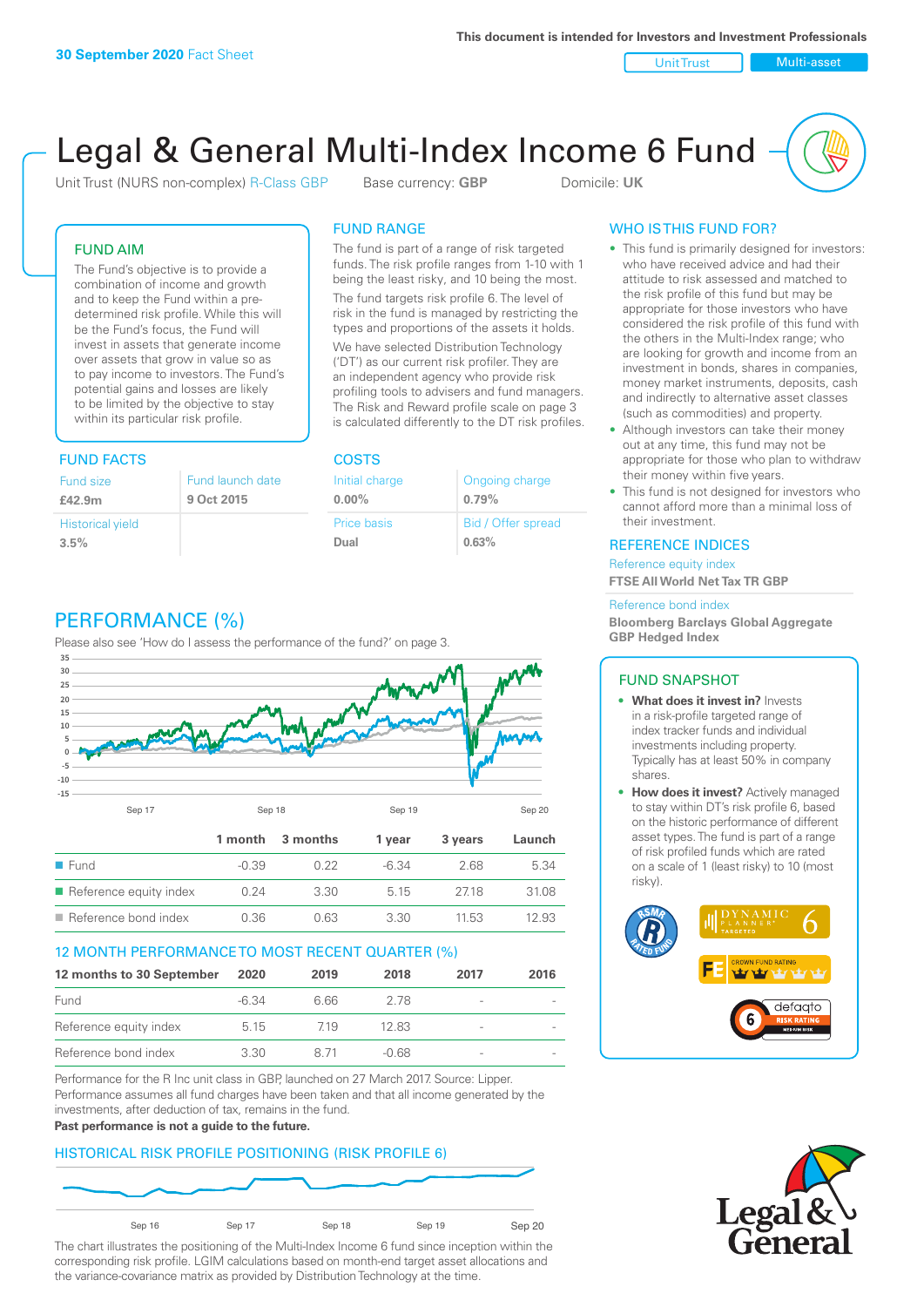### Legal & General Multi-Index Income 6 Fund

Unit Trust (NURS non-complex) R-Class GBP

### PORTFOLIO BREAKDOWN

All data source LGIM unless otherwise stated. Totals may not sum due to rounding.





### FUND MANAGERS

The fund managers have responsibility for managing the multi-index fund range. They are part of the Multi-Asset Funds (MAF) team in LGIM. This team focuses on designing and managing multi-asset funds that are tailored to match the specific objectives of various client types. The team sits within a wider Asset Allocation team which combines both depth of experience with a broad range of expertise from different fields, including fund management, investment consulting and risk management roles.

## TOP 10 HOLDINGS (%)

| UK Equities Index Trust          | 13.5 |
|----------------------------------|------|
| iShares UK Equity (dividend)     | 9.5  |
| US Equities Index Trust          | 8.0  |
| High Income Trust                | 6.5  |
| <b>EM Debt USD Index Trust</b>   | 6.0  |
| Emerging Market Index Trust      | 6.0  |
| Europe Equities Index Trust      | 5.8  |
| Pacific Equities Index Trust     | 5.5  |
| <b>EM Debt Local Index Trust</b> | 5.0  |
| <b>UK 250 Index</b>              | 4.5  |
|                                  |      |